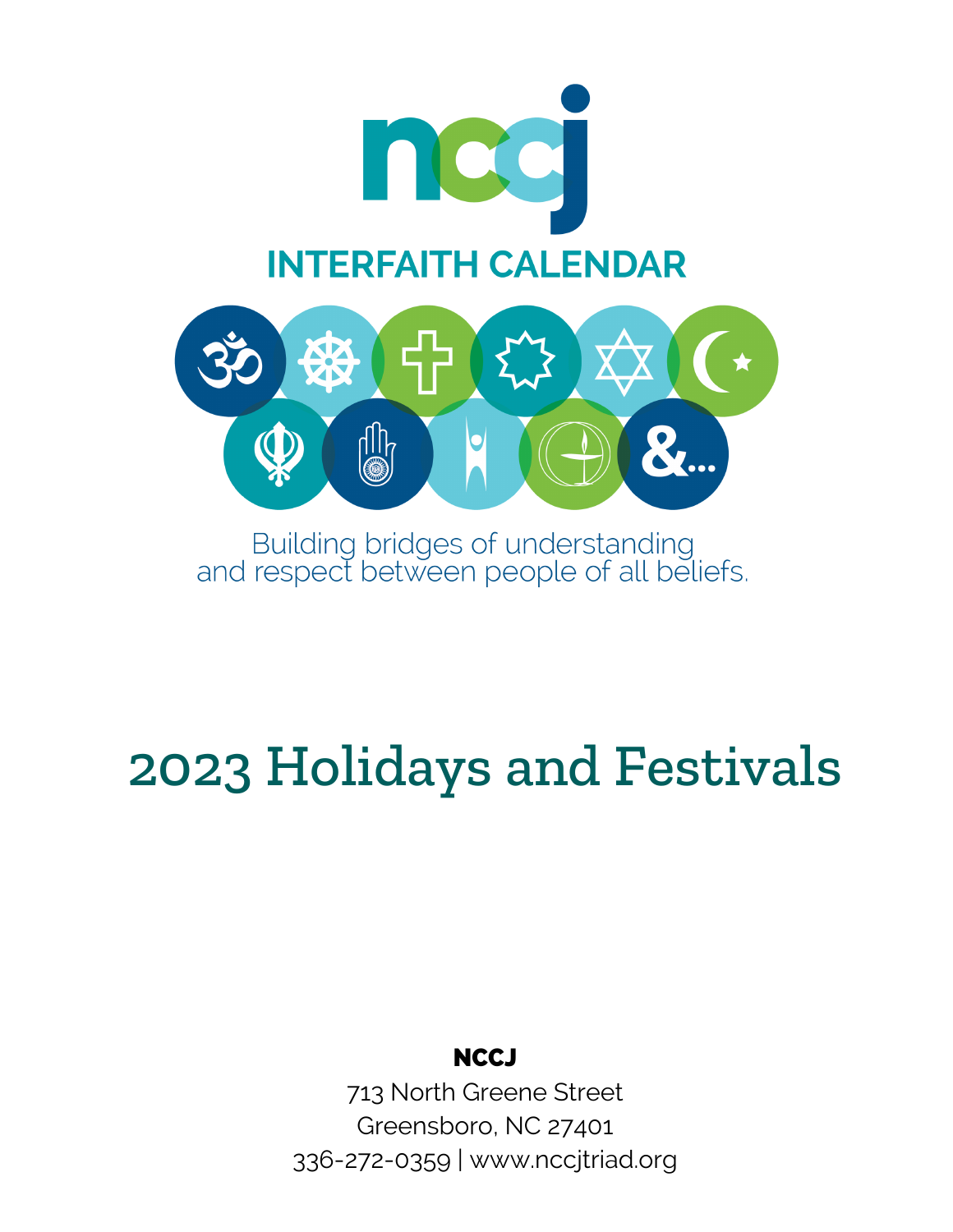| <b>JANUARY</b>  |                                                                |          |
|-----------------|----------------------------------------------------------------|----------|
| ı               | New Year's Day                                                 | F        |
|                 | Feast of the Solemnity of Mary, Mother of God                  | RC       |
| 5               | <b>Birth of Guru Gobind Singh</b>                              | s        |
| 6               | <b>Epiphany</b>                                                | P, RC    |
| 7               | <b>Feast of the Nativity (Orthodox Christmas)</b>              | Ο        |
| 13              | Maghi                                                          | s        |
| 16              | Martin Luther King Jr. Birthday (Observed)                     | F        |
| 19              | <b>Feast of the Epiphany</b>                                   | Ο        |
| 22              | <b>Chinese New Year</b>                                        | Bu       |
| <b>FEBRUARY</b> |                                                                |          |
| ı               | Imbolc (Northern Hemisphere)                                   | w        |
| 6               | Tu Bishvat*                                                    | J        |
| 14              | St. Valentine's Day                                            | RC, I    |
| 15              | Nirvana Day / Parinirvana Day                                  | Bu, S    |
| 18              | Lailatal Miraj                                                 | Mu       |
| 20              | <b>President's Day</b>                                         | F        |
| 21              | Shrove Tuesday                                                 | P, RC    |
| 22              | Ash Wednesday - Lent Begins                                    | P, RC    |
| 26              | Intercalary/Ayyam-i-ha Begins*                                 | Ba       |
| 27              | <b>Clean Monday - Lent Begins</b>                              | Ο        |
| <b>MARCH</b>    |                                                                |          |
| ı               |                                                                |          |
| $2 - 20$        | Intercalary/Ayyam-i-ha Ends<br><b>Nineteen Day Fast Period</b> | Ba<br>Ba |
| 7               | Holika Dahan                                                   | н        |
|                 | Lailat al Bara-ah                                              | Mu       |
| 8-10            | Hola Mohalla                                                   | s        |
|                 | Holi                                                           | н        |
| 17              | St. Patrick's Day                                              | RC       |
| 20              | Ostara / Spring Equinox (Northern Hemisphere)                  | w        |
| 21              | NawRúz*                                                        | Ba       |
| 23              | Ramadan Begins*                                                | Mu       |
|                 |                                                                |          |
| APRIL           |                                                                |          |
|                 |                                                                |          |
| 2               | <b>Palm Sunday</b>                                             | P, RC    |
| $5 - 13$        | <b>Pesach*/Passover</b>                                        | J        |
| 6               | <b>Maundy Thursday</b>                                         | P, RC    |
| 7               | <b>Good Friday</b>                                             | F, P, RC |
| 9               | <b>Easter</b>                                                  | F, P, RC |
|                 | Palm Sunday                                                    | Ο        |
| 14              | Baisakhi/Vaisakhi                                              | s        |
|                 | <b>Good Friday</b>                                             | O        |
| 16              | <b>Pascha/Easter</b>                                           | O        |
| 17<br>18        | Yom Hashoah*<br>Lailat al-Qadr                                 | J<br>Mu  |
| 21              | <b>Ramadan Ends</b>                                            | Mu       |
|                 | Ridván Begins*                                                 | в        |
| 23              | Eid al-Fitr*                                                   | Mu       |
| 26              | Yom Ha'Atzmaut*                                                | J        |
|                 |                                                                |          |
| MAY             |                                                                |          |
| ı               | <b>Beltane (Northern Hemisphere)</b>                           | w        |
| 2               | <b>Ridván Ends</b>                                             | в        |
| 18              | <b>Ascension Day</b>                                           | P, RC    |
| 24              | Declaration of the Báb*                                        | Ba       |
| 25              | <b>Ascension Day</b>                                           | O        |
| 26-27           | Shavuot*                                                       | J        |
| 27              | Buddha Day (Visakha Puja, Vesak)                               | Bu       |
| 28              | Pentecost                                                      | P, RC    |
| 29              | Ascension of Bahá'u'lláh*                                      | Ba       |
|                 | <b>Memorial Day (Observed)</b>                                 | F        |
| <b>JUNE</b>     |                                                                |          |
| 4               | Trinity Sunday                                                 | P, RC    |
| 8               | <b>Corpus Christi</b>                                          | RC       |
| 11              | <b>All Saints Day</b>                                          | O        |
| 16              | Martyrdom of Guru Arjan Dev                                    | s        |
| 19<br>21        | Juneteenth<br>Litha / Summer Solstice (Northern Hemisphere)    | I<br>w   |

#### **JULY**

| 3                | Asalha Puja                                       | Bu          |
|------------------|---------------------------------------------------|-------------|
| 4                | <b>Independence Day</b>                           | F           |
| 10               | Martyrdom of the B'ab*                            | Ba          |
| 19               | Al Hijra/ Muharram                                | Mu          |
| 24               | <b>Pioneer Day</b>                                | LDS         |
| 27               | Tisha B'av*                                       | J           |
| 28               | Ashura*                                           | Mu          |
| 29               | Eid al-Adha (US Date)*                            | Mu          |
| <b>AUGUST</b>    |                                                   |             |
| ı                | Lughnassadh                                       | W           |
| 15               | Assumption of Blessed Virgin Mary                 | RC          |
|                  | <b>Dormition of the Theotokos</b>                 | Ο           |
| <b>SEPTEMBER</b> |                                                   |             |
| 4                | <b>Labor Day</b>                                  | F           |
| 6                | Krishna Janmashtami                               | н           |
| 16-17            | Rosh Hashanah*                                    | J           |
| 23               | Mabon/Autumn Equinox (Northern Hemisphere)        | w           |
| 25               | Yom Kippur*                                       | J           |
| 27               | Mawlid al Nabi*                                   | Mu          |
| 30               | <b>Sukkot Begins*</b>                             | J           |
| <b>OCTOBER</b>   |                                                   |             |
| 6                | <b>Sukkot Ends</b>                                | J           |
| 7                | Shemini Atzeret*                                  | J           |
| 8                | <b>Simchat Torah*</b>                             | J           |
| 15               | Navaratri                                         | н           |
| 16               | Birth of the B'ab*                                | Ba          |
| 17               | Birth of Bahá'u'lláh*                             | Ba          |
| 20               | Birth of Guru Granth Sahib                        | s           |
| 31               | <b>Halloween/All Hallows Eve</b>                  | I           |
| <b>NOVEMBER</b>  |                                                   |             |
| ı                | All Saints Day                                    | P, RC       |
| 2                | All Souls Day                                     | RC          |
| 11               | Veterans Day                                      | F           |
| 12               | Diwali (Deepavali)                                | H, S        |
| 15               | <b>Nativity Fast Begins</b>                       | Ο           |
| 23               | Thanksgiving                                      | F           |
| 26               | Day of the Covenant*                              | Ba          |
| 28               | Ascension of 'Abdu'l-Bahá                         | Ba          |
| <b>DECEMBER</b>  |                                                   |             |
| 3-24             | Advent                                            | P, RC       |
| 8                | <b>Bodhi Day</b>                                  | Mu          |
|                  | <b>Feast of Immaculate Conception of Mary</b>     | RC          |
| 8-15             | Hanukkah*                                         | J           |
| 21               | <b>Yule/Winter Solstice (Northern Hemisphere)</b> | w           |
| 25               | Christmas*                                        | F, O, P, RC |
| 26-Jan. 1        | Kwanzaa                                           | I           |
|                  |                                                   |             |

Non-working holidays and major holidays for Abrahamic Faiths:<br>January 6 — Epiphany [P, RC]<br>January 7— Christmas [O]<br>January 19— Epiphany [O]<br>April 5 (sundown) - April 13 (sundown) — Pesach (Passover) [J]<br>April 7 — Good Fri April 14—Good Friday (O)<br>April 22 (sundown) – 23 (sundown) — Eid al-Fitr [Mu]<br>Any 25 (sundown) - 23 (sundown) — Shavuot [J]<br>July 28 (sundown) - 29 (sundown) — Eid al-Adha [Mu]<br>September 15 (sundown) - 17 (sundown) — Rosh H

**F** indicates a federally observed holiday in the United States. **\*** indicates that observance begins at sundown the day before this date.

**DISCLAIMER:** This publication does not include all major religious/cultural holidays. Due to variations in regional and cultural practices and the use of different calendars, some dates of holidays may vary from these listed above.

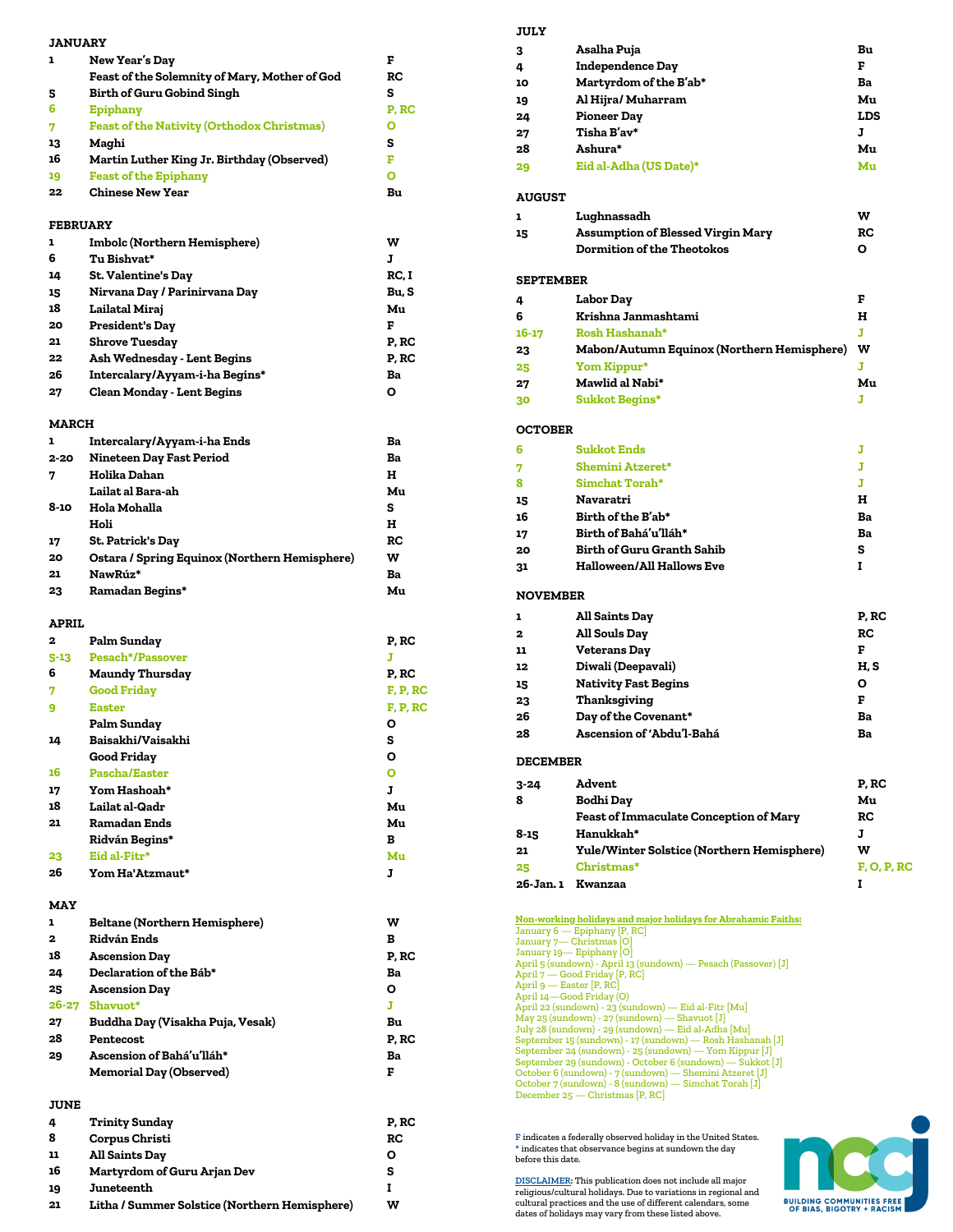| <b>KEY TO RELIGIOUS GROUPS</b> |  |
|--------------------------------|--|
|                                |  |

| Bahá'í                | Bэ   |
|-----------------------|------|
| Buddhist.             | Bu   |
| Hindu                 | н    |
| Interfaith            | т    |
| Jewish                | J.   |
| Mormon / LDS Church   | T.DS |
| Muslim                | Mп   |
| Orthodox Christian    | ი    |
| Protestant Christian  | P    |
| Roman Catholic        | RC   |
| Sikh                  | s    |
| <b>Wiccan / Pagan</b> | w    |
|                       |      |

#### **RELIGIOUS AND CULTURAL OBSERVANCES**

This calendar is a resource designed to encourage public awareness of the diverse religious and ethnic groups in our community. However, because of the great number of religious, ethnic, and cultural groups who reside in the United States, we recognize that this resource cannot provide an exhaustive list for all of our faith traditions.

Many people may find the calendar helpful as it identifies opportunities for discussion about different religious and faith practices. It also serves as a reminder of those religious observances that many may wish to attend, and therefore can aid in the planning and scheduling of events and meetings.

*Some civic holidays and other well known celebrations are notincluded.*

**ADVENT** Period of four weeks in which Christians prepare for Christmas.

**AL HIJRA (MUHARRAM)** Remembrance of the migration of Muhammad (Peace be upon Him) and followers to Medina.

**ALL HALLOWS EVE (HALLOWEEN)** Also known as Samhain, the ancient Celtic festival is a celebration of the end of the harvest season. The ancient Gaels believed that on October 31st, the boundary between the living and the deceased dissolved. This day is also celebrated as the eve of All Saints Day.

**ALL SAINTS DAY** Celebrationoflivesofallthesaints, especially those who do not have a special day.

**ALL SOULS DAY** Day of prayer, remembrance and intercession for the dead.

**ASCENSION DAY** Celebrates Jesus' ascent into heaven.

**ASCENSION of Abdu'l-Bahá** marking the passing of 'Abdu'l-Bahá in 1921.

**ASCENSION OF BAHÁ'U'LLÁH** A commemoration of the death of Bahá'u'lláh.

**ASH WEDNESDAY** Begins Christian Lent; name derives from symbolic use of ashes to signify penitence.

**ASHURA** A one-day fast to commemorate God freeing The Children of Israel and Moses from Pharaoh.

**CORPUS CHRISTI** This is a feast in honor of the institution of the Eucharist during the Last Supper.

**AYYÁM-I-HÁ** This period adjusts the Bahá'í year to the solar calendar. It leads to the 19 day fast; each day of Ayyám-i-Há is marked by a different virtue like hospitality, gift-giving or charity.

**BELTANE** Festival to celebrate the beginning of summer.

**BIRTH OF BAHÁ'U'LLÁH** Commemorates the birth of the founder of the Bahá'í faith in 1817.

**BIRTH OF B'ÁB** Anniversary of the birth of one of the twin prophet founders of the Bahá'í faith.

**BIRTH OF GURU GOBIND SINGH** Anniversary of the birth of the tenth guru.

**BODHI DAY** Celebration of the enlightenment of Buddha, c. 596 B.C.E.

**BUDDHA DAY (VISAKHA PUJA)** Celebration of the birth of Buddha.

**CHRISTMAS** Celebration of the birth of Christ.

**DAY OF THE COVENANT** Celebration of the covenant given in the last will and testament of Bahá'u'lláh.

**DIWALI (DEEPAVALI)** Festival of Lights; one of four seasonal celebrations in India.

**DORMITION OF THE THEOTOKOS** The Orthodox Christian commemoration of the death and burial of the Virgin Mary.

**EASTER** Celebration of the resurrection of Christ.

**EPIPHANY** End of the 12 days of Christmas; celebrates visit of the three kings to baby Jesus; especially important to Eastern Orthodox and Roman Catholics.

**FEAST OF THE SOLEMNITY OF MARY, MOTHER OF GOD** A celebration of the holiness of Mary as the chosen bearer of Jesus.

**FOUR CHAPLAINS SUNDAY** Commemoration of the four Chaplains of Jewish and Christian traditions who gave their life jackets to others as a ship sank in the Atlantic Ocean during World War II.

**GOOD FRIDAY** The Friday of Jesus' crucifixion.

**HANUKKAH** Festivaloflights;eight-daycommemorationoftherededication of the Second Temple in 165 B.C.E. The eight candle Menorah is lighted.

**HOLA MOHALLA** AdaytocommemoratethevalorandbraveryoftheSikhs. This 3-day festival consists of mock battles, music and poetry reading.

**HOLI** Spring festival; a carnival occasion featuring bright colors, pilgrimages and bonfires.

**HOLIKA DAHAN** Celebrates the killing of Holika (the devil) by Vishnu.

**EID AL-ADHA** Festival of sacrifice; commemorates the faith of Abraham and the near sacrifice of Ishmael; as well as the Muslim Pilgrims making Haij.

**EID AL-FITR** Festival of the breaking of the fast of Ramadan.

**IMBOLC** Festival celebrating the beginning of spring.

**IMMACULATE CONCEPTION** Day of celebrating the belief that Mary, mother of Jesus, was preserved from original sin all of her life.

**INSTALLATION OF THE GURU GRANTH SAHIB** Commemorates the installation of the Sikh scriptures by Guru Gobind Singh; these scriptures were in- stalled as the perpetual guru.

**JUNETEENTH** Also known as Freedom Day or Emancipation Day, it commemorates the announcement of the abolition of slavery.

**KRISHNA JANMASHTAMI** Birthday of Lord Krishna. It falls on the 8th day of the dark half of the month of Bhadrapada (August-September). A 24-hour fast is observed on this day and is broken at midnight.

**KWANZAA** Seven day spiritual celebration of African-American values and traditions and their continued vitality. "Kwanzaa" is Swahili and means "first fruits of the harvest."

**LAILAT AL MIRAJ** Observance of Muhammad's (Peace be upon Him) night journey from Mecca to Jerusalem and his ascension to heaven.

**LAILAT AL BARA'AH** Night of Forgiveness. A night of prayer to Allah for forgiveness of the dead. Preparation for Ramadan through intense prayer.